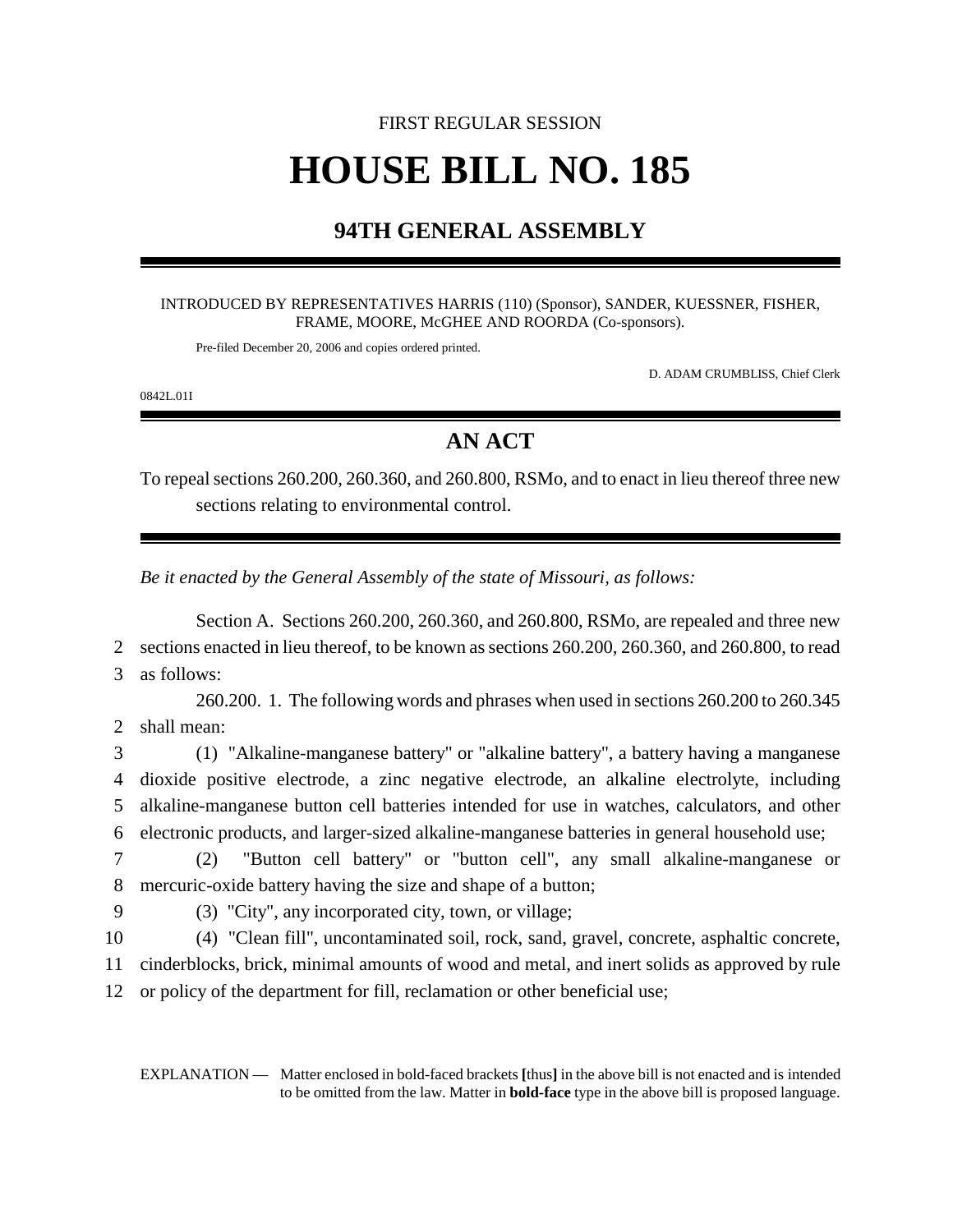(5) "Closure", the permanent cessation of active disposal operations, abandonment of the disposal area, revocation of the permit or filling with waste of all areas and volumes specified in the permit and preparing the area for long-term care;

- (6) "Closure plan", plans, designs and relevant data which specify the methods and schedule by which the operator will complete or cease disposal operations, prepare the area for long-term care, and make the area suitable for other uses, to achieve the purposes of sections 260.200 to 260.345 and the regulations promulgated thereunder;
- (7) "Conference, conciliation and persuasion", a process of verbal or written communications consisting of meetings, reports, correspondence or telephone conferences between authorized representatives of the department and the alleged violator. The process shall, at a minimum, consist of one offer to meet with the alleged violator tendered by the department. During any such meeting, the department and the alleged violator shall negotiate in good faith to eliminate the alleged violation and shall attempt to agree upon a plan to achieve compliance;
- (8) "Demolition landfill", a solid waste disposal area used for the controlled disposal of demolition wastes, construction materials, brush, wood wastes, soil, rock, concrete and inert solids insoluble in water;
- 

(9) "Department", the department of natural resources;

 (10) "Director", the director of the department of natural resources; (11) "District", a solid waste management district established under section 260.305;

(12) "Financial assurance instrument", an instrument or instruments, including, but not

 limited to, cash or surety bond, letters of credit, corporate guarantee or secured trust fund, submitted by the applicant to ensure proper closure and postclosure care and corrective action of a solid waste disposal area in the event that the operator fails to correctly perform closure and postclosure care and corrective action requirements, except that the financial test for the corporate guarantee shall not exceed one and one-half times the estimated cost of closure and postclosure. The form and content of the financial assurance instrument shall meet or exceed the requirements of the department. The instrument shall be reviewed and approved or disapproved by the attorney general;

 (13) "Flood area", any area inundated by the one hundred year flood event, or the flood event with a one percent chance of occurring in any given year;

 (14) "Household consumer", an individual who generates used motor oil through the maintenance of the individual's personal motor vehicle, vessel, airplane, or other machinery powered by an internal combustion engine;

 (15) "Household consumer used motor oil collection center", any site or facility that accepts or aggregates and stores used motor oil collected only from household consumers or farmers who generate an average of twenty-five gallons per month or less of used motor oil in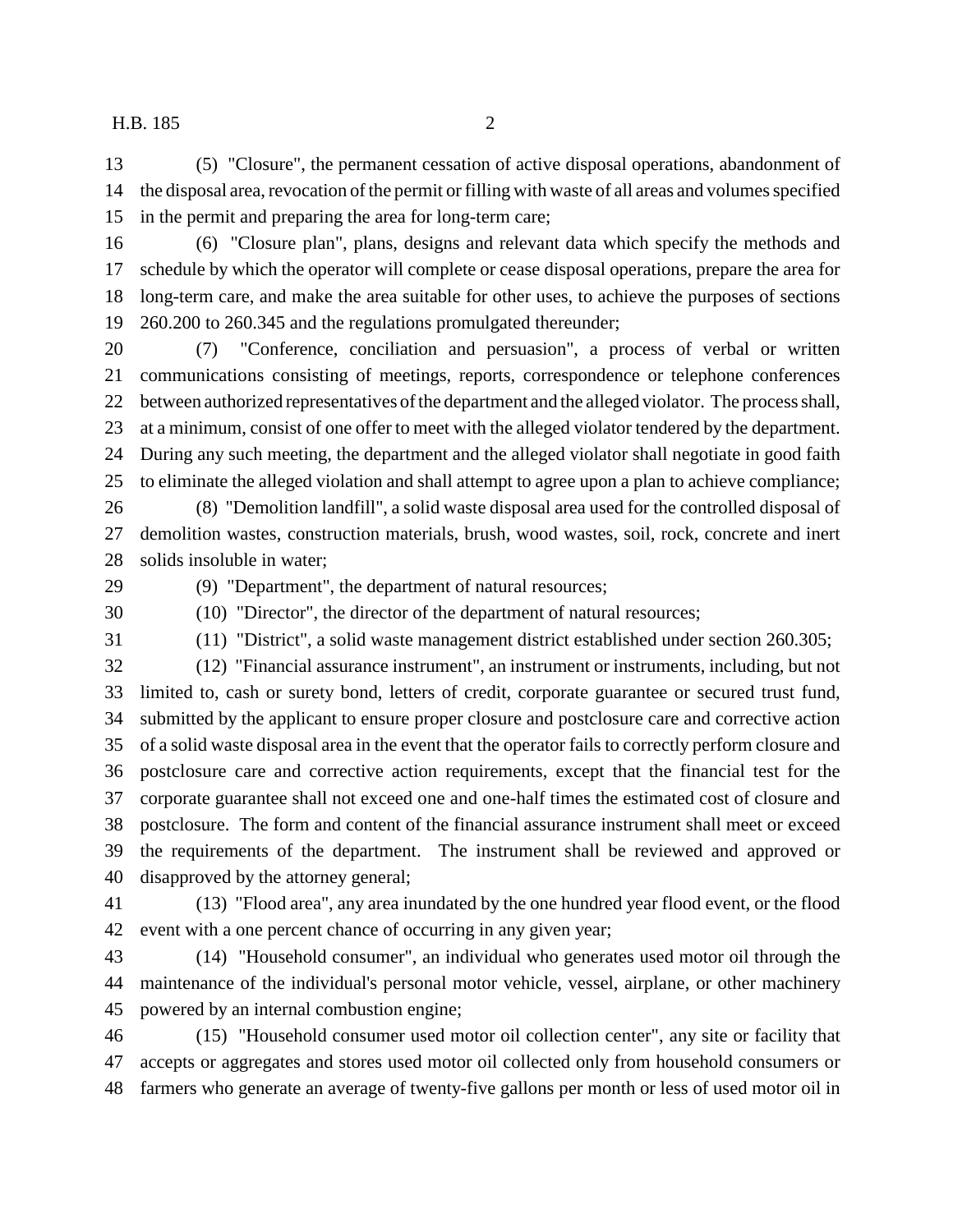a calendar year. This section shall not preclude a commercial generator from operating a household consumer used motor oil collection center;

 (16) "Household consumer used motor oil collection system", any used motor oil collection center at publicly owned facilities or private locations, any curbside collection of household consumer used motor oil, or any other household consumer used motor oil collection program determined by the department to further the purposes of sections 260.200 to 260.345;

 (17) "Infectious waste", waste in quantities and characteristics as determined by the department by rule, including isolation wastes, cultures and stocks of etiologic agents, blood and blood products, pathological wastes, other wastes from surgery and autopsy, contaminated laboratory wastes, sharps, dialysis unit wastes, discarded biologicals known or suspected to be infectious; provided, however, that infectious waste does not mean waste treated to department specifications;

 (18) "Lead-acid battery", a battery designed to contain lead and sulfuric acid with a nominal voltage of at least six volts and of the type intended for use in motor vehicles and watercraft;

 (19) "Major appliance", clothes washers and dryers, water heaters, trash compactors, dishwashers, conventional ovens, ranges, stoves, woodstoves, air conditioners, refrigerators and freezers;

 (20) "Mercuric-oxide battery" or "mercury battery", a battery having a mercuric-oxide positive electrode, a zinc negative electrode, and an alkaline electrolyte, including mercuric-oxide button cell batteries generally intended for use in hearing aids and larger size mercuric-oxide batteries used primarily in medical equipment;

 (21) "Minor violation", a violation which possesses a small potential to harm the environment or human health or cause pollution, was not knowingly committed, and is not defined by the United States Environmental Protection Agency as other than minor;

 (22) "Motor oil", any oil intended for use in a motor vehicle, as defined in section 301.010, RSMo, train, vessel, airplane, heavy equipment, or other machinery powered by an internal combustion engine;

(23) "Motor vehicle", as defined in section 301.010, RSMo;

 (24) "Operator" and "permittee", anyone so designated, and shall include cities, counties, other political subdivisions, authority, state agency or institution, or federal agency or institution;

 (25) "Permit modification", any permit issued by the department which alters or modifies the provisions of an existing permit previously issued by the department;

 (26) "Person", any individual, partnership, corporation, association, institution, city, county, other political subdivision, authority, state agency or institution, or federal agency or institution;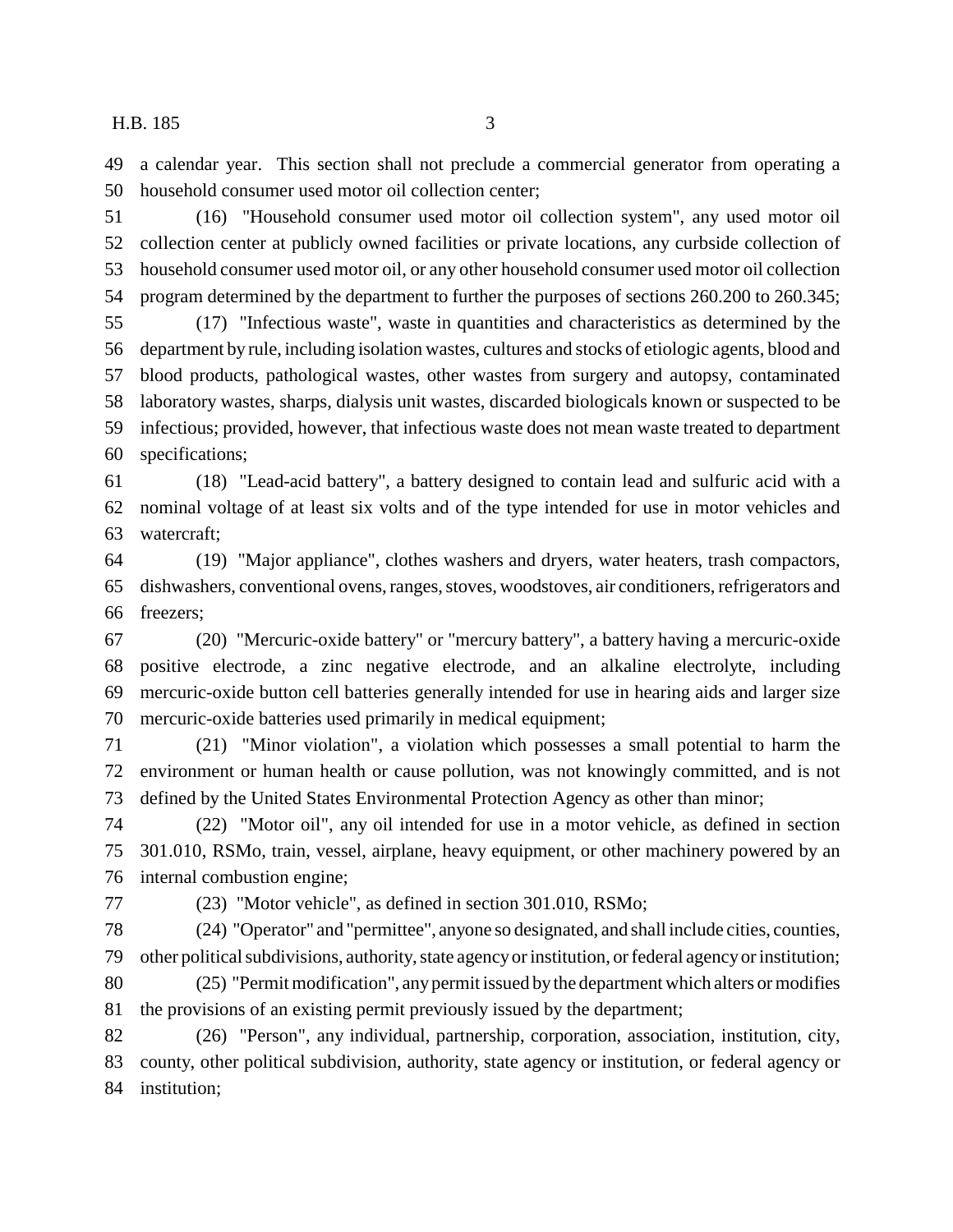(27) **"Plasma arc technology", a process that converts electrical energy into thermal energy. This electric-arc is created when an ionized gas transfers electric power between two or more electrodes; (28)** "Postclosure plan", plans, designs and relevant data which specify the methods and schedule by which the operator shall perform necessary monitoring and care for the area after closure to achieve the purposes of sections 260.200 to 260.345 and the regulations promulgated thereunder;

 **[**(28)**] (29)** "Recovered materials", those materials which have been diverted or removed from the solid waste stream for sale, use, reuse or recycling, whether or not they require subsequent separation and processing;

 **[**(29)**] (30)** "Recycled content", the proportion of fiber in a newspaper which is derived from postconsumer waste;

 **[**(30)**] (31)** "Recycling", the separation and reuse of materials which might otherwise be disposed of as solid waste;

 **[**(31)**] (32)** "Resource recovery", a process by which recyclable and recoverable material is removed from the waste stream to the greatest extent possible, as determined by the department and pursuant to department standards, for reuse or remanufacture;

 **[**(32)**] (33)** "Resource recovery facility", a facility in which recyclable and recoverable material is removed from the waste stream to the greatest extent possible, as determined by the department and pursuant to department standards, for reuse or remanufacture;

 **[**(33)**](34)** "Sanitary landfill", a solid waste disposal area which accepts commercial and residential solid waste;

 **[**(34)**] (35)** "Scrap tire", a tire that is no longer suitable for its original intended purpose because of wear, damage, or defect;

 **[**(35)**] (36)** "Scrap tire collection center", a site where scrap tires are collected prior to being offered for recycling or processing and where fewer than five hundred tires are kept on site 111 on any given day;

 **[**(36)**] (37)** "Scrap tire end-user facility", a site where scrap tires are used as a fuel or fuel supplement or converted into a useable product. Baled or compressed tires used in structures, or used at recreational facilities, or used for flood or erosion control shall be considered an end use;

 **[**(37)**] (38)** "Scrap tire generator", a person who sells tires at retail or any other person, firm, corporation, or government entity that generates scrap tires;

 **[**(38)**] (39)** "Scrap tire processing facility", a site where tires are reduced in volume by shredding, cutting, or chipping or otherwise altered to facilitate recycling, resource recovery, or disposal;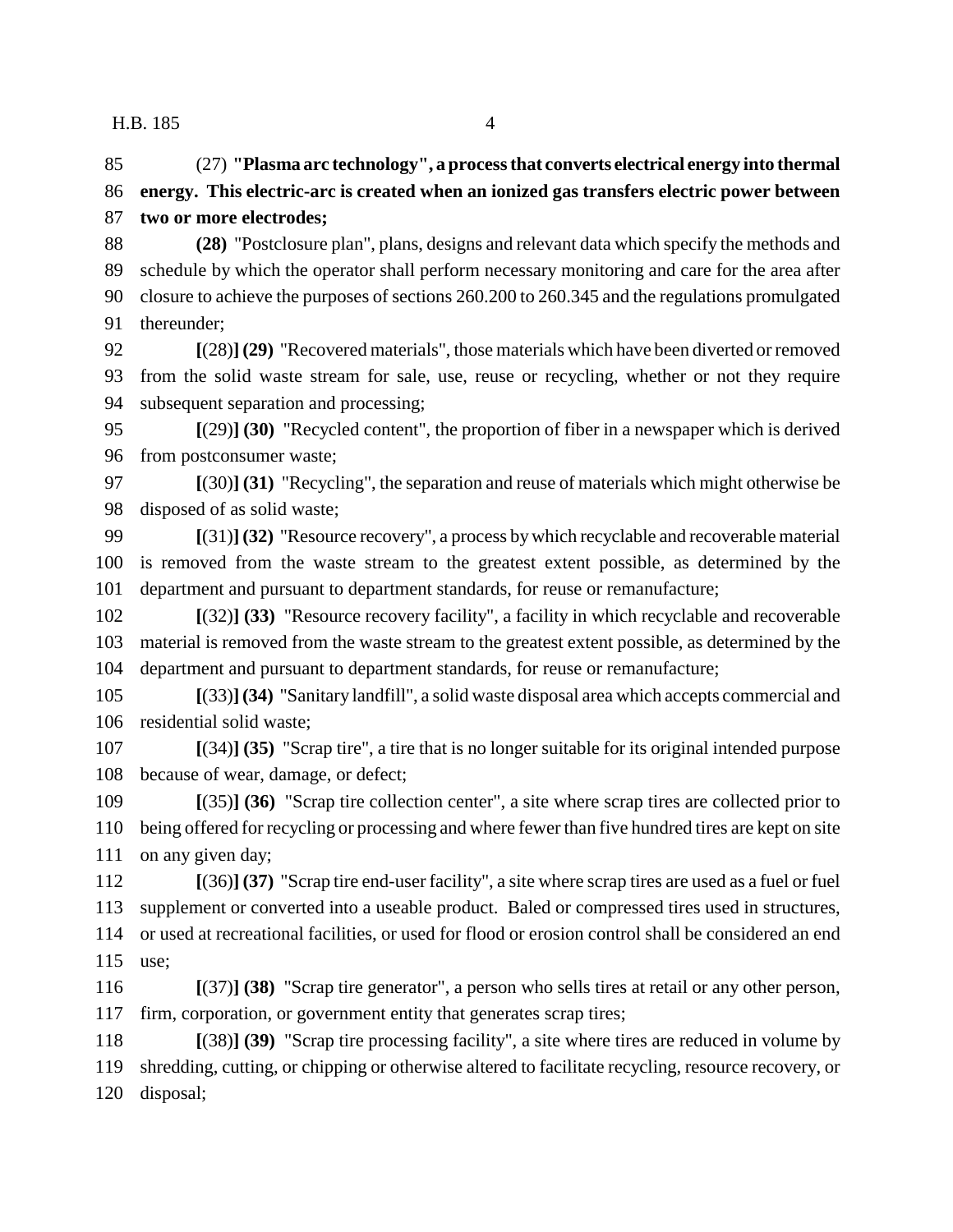**[**(39)**] (40)** "Scrap tire site", a site at which five hundred or more scrap tires are accumulated, but not including a site owned or operated by a scrap tire end-user that burns scrap tires for the generation of energy or converts scrap tires to a useful product;

 **[**(40)**] (41)** "Solid waste", garbage, refuse and other discarded materials including, but not limited to, solid and semisolid waste materials resulting from industrial, commercial, agricultural, governmental and domestic activities, but does not include hazardous waste as defined in sections 260.360 to 260.432, recovered materials, overburden, rock, tailings, matte, slag or other waste material resulting from mining, milling or smelting;

 **[**(41)**](42)** "Solid waste disposal area", any area used for the disposal of solid waste from more than one residential premises, or one or more commercial, industrial, manufacturing, recreational, or governmental operations;

 **[**(42)**] (43)** "Solid waste fee", a fee imposed pursuant to sections 260.200 to 260.345 and may be:

(a) A solid waste collection fee imposed at the point of waste collection; or

(b) A solid waste disposal fee imposed at the disposal site;

 **[**(43)**] (44)** "Solid waste management area", a solid waste disposal area which also includes one or more of the functions contained in the definitions of recycling, resource recovery facility, waste tire collection center, waste tire processing facility, waste tire site or solid waste processing facility, excluding incineration;

 **[**(44)**](45)** "Solid waste management system", the entire process of managing solid waste in a manner which minimizes the generation and subsequent disposal of solid waste, including waste reduction, source separation, collection, storage, transportation, recycling, resource recovery, volume minimization, processing, market development, and disposal of solid wastes;

 **[**(45)**](46)** "Solid waste processing facility", any facility where solid wastes are salvaged and processed, including:

(a) A transfer station; or

 (b) An incinerator which operates with or without energy recovery but excluding waste tire end-user facilities; **[**or**]**

(c) A material recovery facility which operates with or without composting; **or**

### **(d) A plasma arc technology facility;**

 **[**(46)**] (47)** "Solid waste technician", an individual who has successfully completed training in the practical aspects of the design, operation and maintenance of a permitted solid waste processing facility or solid waste disposal area in accordance with sections 260.200 to 260.345;

 **[**(47)**] (48)** "Tire", a continuous solid or pneumatic rubber covering encircling the wheel of any self-propelled vehicle not operated exclusively upon tracks, or a trailer as defined in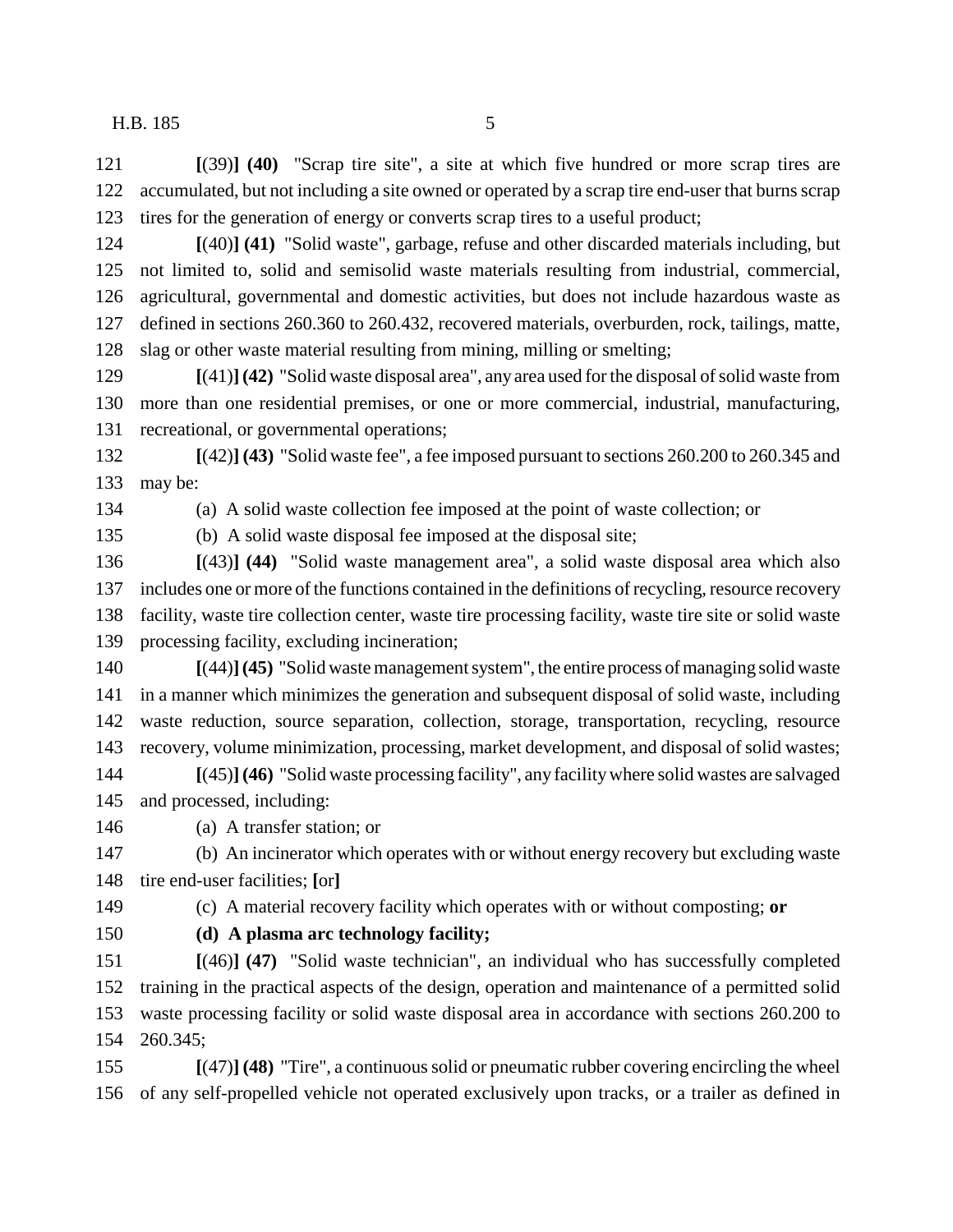chapter 301, RSMo, except farm tractors and farm implements owned and operated by a family farm or family farm corporation as defined in section 350.010, RSMo;

 **[**(48)**] (49)** "Used motor oil", any motor oil which, as a result of use, becomes unsuitable for its original purpose due to loss of original properties or the presence of impurities, but used motor oil shall not include ethylene glycol, oils used for solvent purposes, oil filters that have been drained of free flowing used oil, oily waste, oil recovered from oil tank cleaning operations, oil spilled to land or water, or industrial nonlube oils such as hydraulic oils, transmission oils, quenching oils, and transformer oils;

 **[**(49)**] (50)** "Utility waste landfill", a solid waste disposal area used for fly ash waste, bottom ash waste, slag waste and flue gas emission control waste generated primarily from the combustion of coal or other fossil fuels;

 **[**(50)**] (51)** "Yard waste", leaves, grass clippings, yard and garden vegetation and Christmas trees. The term does not include stumps, roots or shrubs with intact root balls.

 2. For the purposes of this section and sections 260.270 to **[**260.278**] 260.279** and any rules in place as of August 28, 2005, or promulgated under said sections, the term "scrap" shall be used synonymously with and in place of "waste", as it applies only to scrap tires.

260.360. When used in sections 260.350 to 260.430 and in standards, rules and regulations adopted pursuant to sections 260.350 to 260.430, the following words and phrases mean:

 (1) "Cleanup", all actions necessary to contain, collect, control, treat, disburse, remove or dispose of a hazardous waste;

 (2) "Commission", the hazardous waste management commission of the state of Missouri created by sections 260.350 to 260.430;

 (3) "Conference, conciliation and persuasion", a process of verbal or written communications consisting of meetings, reports, correspondence or telephone conferences between authorized representatives of the department and the alleged violator. The process shall, at a minimum, consist of one offer to meet with the alleged violator tendered by the department. During any such meeting, the department and the alleged violator shall negotiate in good faith to eliminate the alleged violation and shall attempt to agree upon a plan to achieve compliance;

(4) "Department", the Missouri department of natural resources;

 (5) "Detonation", an explosion in which chemical transformation passes through the material faster than the speed of sound, which is 0.33 kilometers per second at sea level;

(6) "Director", the director of the Missouri department of natural resources;

 (7) "Disposal", the discharge, deposit, injection, dumping, spilling, leaking, or placing of any waste into or on any land or water so that such waste, or any constituent thereof, may enter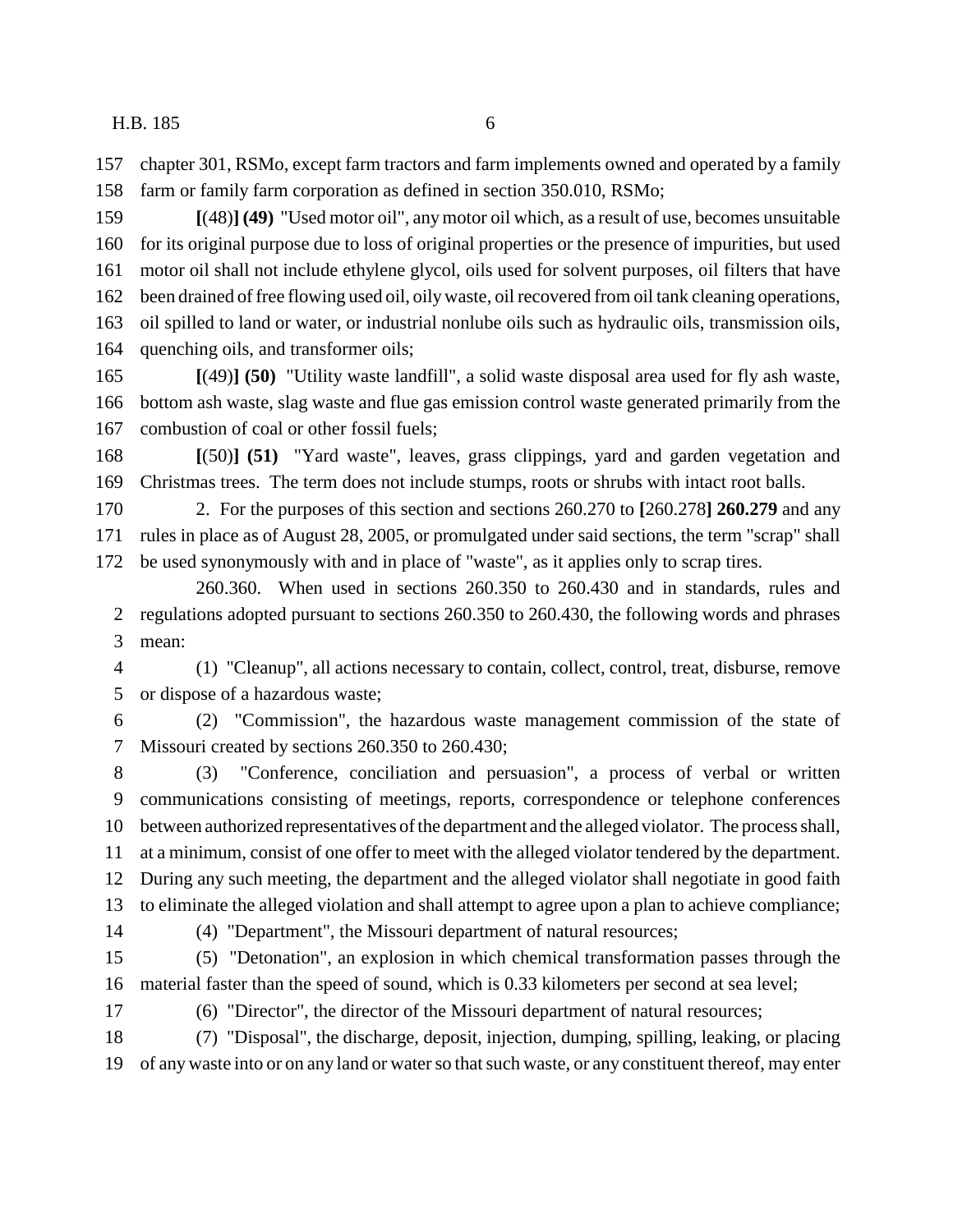the environment or be emitted into the air or be discharged into the waters, including groundwaters;

 (8) "Final disposition", the location, time and method by which hazardous waste loses its identity or enters the environment, including, but not limited to, disposal, resource recovery and treatment;

(9) "Generation", the act or process of producing waste;

(10) "Generator", any person who produces waste;

 (11) "Hazardous waste", any waste or combination of wastes, as determined by the commission by rules and regulations, which, because of its quantity, concentration, or physical, chemical or infectious characteristics, may cause or significantly contribute to an increase in mortality or an increase in serious irreversible, or incapacitating reversible, illness, or pose a present or potential threat to the health of humans or the environment;

 (12) "Hazardous waste facility", any property that is intended or used for hazardous waste management including, but not limited to, storage, treatment and disposal sites;

 (13) "Hazardous waste management", the systematic recognition and control of hazardous waste from generation to final disposition including, but not limited to, its identification, containerization, labeling, storage, collection, transfer or transportation, treatment, resource recovery or disposal;

 (14) "Infectious waste", waste in quantities and characteristics as determined by the department by rule and regulation, including the following wastes known or suspected to be infectious: isolation wastes, cultures and stocks of etiologic agents, contaminated blood and blood products, other contaminated surgical wastes, wastes from autopsy, contaminated laboratory wastes, sharps, dialysis unit wastes, discarded biologicals and antineoplastic chemotherapeutic materials; provided, however, that infectious waste does not mean waste treated to department specifications;

 (15) "Manifest", a department form accompanying hazardous waste from point of generation, through transport, to final disposition;

 (16) "Minor violation", a violation which possesses a small potential to harm the environment or human health or cause pollution, was not knowingly committed, and is not defined by the United States Environmental Protection Agency as other than minor;

 (17) "Person", an individual, partnership, copartnership, firm, company, public or private corporation, association, joint stock company, trust, estate, political subdivision or any agency, board, department or bureau of the state or federal government or any other legal entity whatever which is recognized by law as the subject of rights and duties;

 (18) **"Plasma arc technology", a process that converts electrical energy into thermal energy. The plasma arc is created when a voltage is established between two points;**